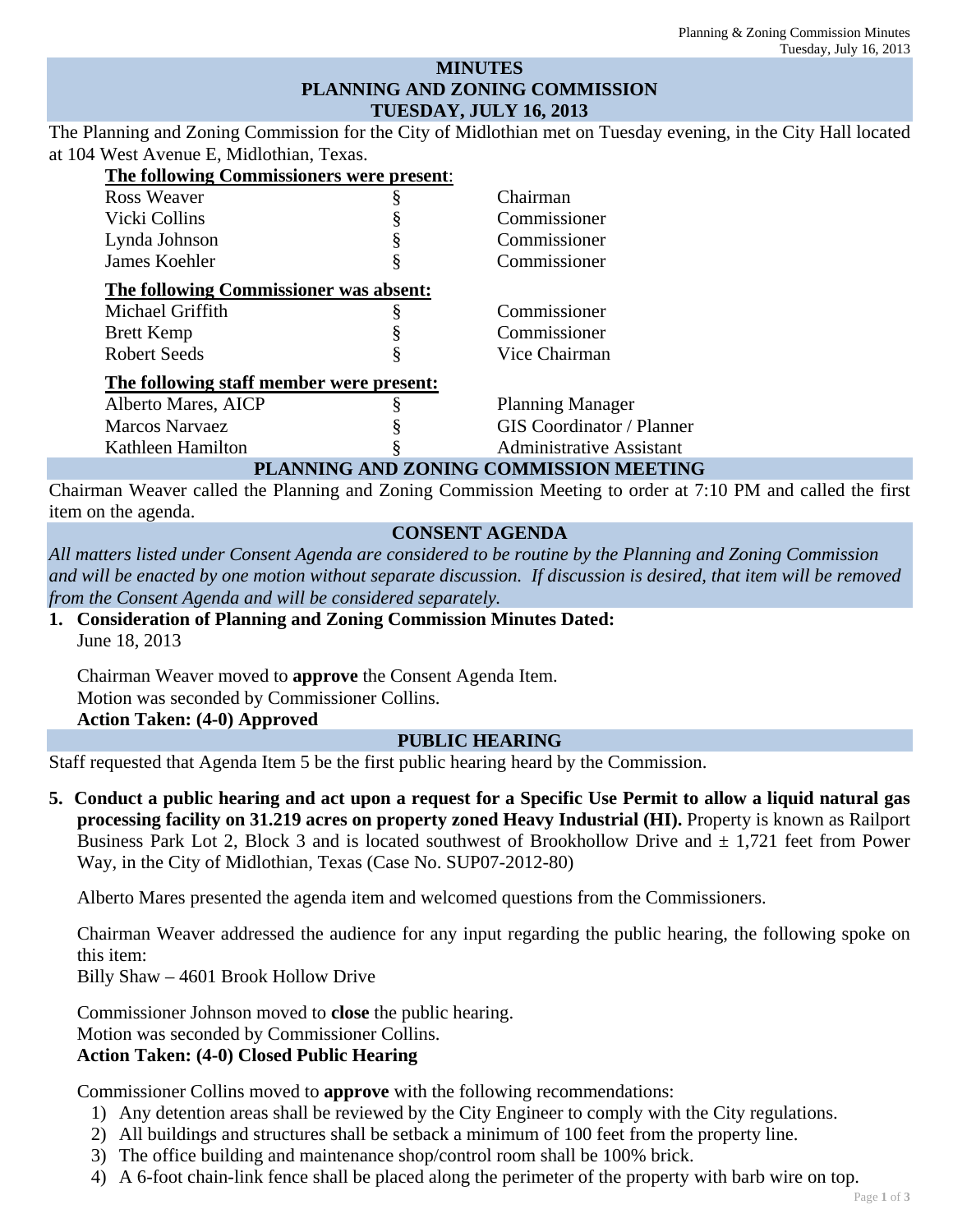#### **PUBLIC HEARING CONTINUED**

- 5) The landscaping shall be installed as submitted and shown on the landscaping plan and adhere to the City's Landscaping Regulations.
- 6) The minimum parking spaces provided shall be 44 spaces.
- 7) Any ground sign or building signage placed shall meet the City's Sign Regulations.
- 8) All fire-related codes, state and federal regulations and industry-related guidelines related to safety shall be followed at all times.

Motion was seconded by Commissioner Johnson.

### **Action Taken: (4-0) Approved**

**2. Conduct a public hearing and act upon a request to rezone ±264 acres from Medium Industrial (MI) & Heavy Industrial (HI) to Heavy Industrial (HI) District**. Property is located in the Railport Business Park Addition, Lots 5 and 6, Block 1 and Railport Business Park, Lots 9, 10, & 11, Block 2. Subject property is located ± 3,070 feet southeast of U.S Hwy 67 on Railport Parkway, in the City of Midlothian, Texas (Case No. Z12-2012-84)

Marcos Narvaez presented the agenda item and welcomed questions from the Commissioners.

Chairman Weaver addressed the audience for any input regarding the public hearing, with no speakers on this item Commissioner Johnson moved to **close** the public hearing.

Motion was seconded by Commissioner Koehler.

# **Action Taken: (4-0) Closed Public Hearing**

Commissioner Koehler moved to **approve** as presented. Motion was seconded by Johnson. **Action Taken: (4-0) Approved** 

**3. Conduct a public hearing to act upon a replat of Hawkins Addition, Lots 9-12, Block 8, and contains 0.526 acres, into Hawkins Addition, Lots 9R, 10R and 11R, Block 8.** Property is located south of East Avenue E (F.M. 1387) and east of North 11th Street, in City of Midlothian, Texas. (Case No. RP05-2012-83)

Marcos Narvaez presented the agenda item and welcomed questions from the Commissioners.

Chairman Weaver addressed the audience for any input regarding the public hearing, the following spoke on this item: Misti Adams – 214 North  $11<sup>th</sup>$  Street Robert Hughes – 315 East Avenue F

Commissioner Koehler moved to **close** the public hearing. Motion was seconded by Commissioner Johnson. **Action Taken: (4-0) Closed Public Hearing** 

Chairman Weaver moved to **approve** with the following conditions:

- 1. Alley access contingent on City Council approval of shared cost of alley with City and Owner.
- 2. If shared cost of alley is not approved by City Council, lots 9R and 10R will have access onto FM 1387 (per TxDOT Approval).

 Motion was seconded by Commissioner Koehler. **Action Taken: (4-0) Approved** 

**4. Conduct a public hearing to act upon a replat of Midlothian Plaza Shopping Center, Lot 1, Block 1**, containing 7.018 acres, into Midlothian Plaza Shopping Center, Lots 1AR & 1BR, Block 1. Property is located south of Main Street and north of George Hopper Road, in City of Midlothian, Texas. (Case No. RP04-2012- 82)

Alberto Mares presented the agenda item and welcomed questions from the Commissioners.

Chairman Weaver addressed the audience for any input regarding the public hearing, with no speakers on this item Commissioner Johnson moved to **close** the public hearing.